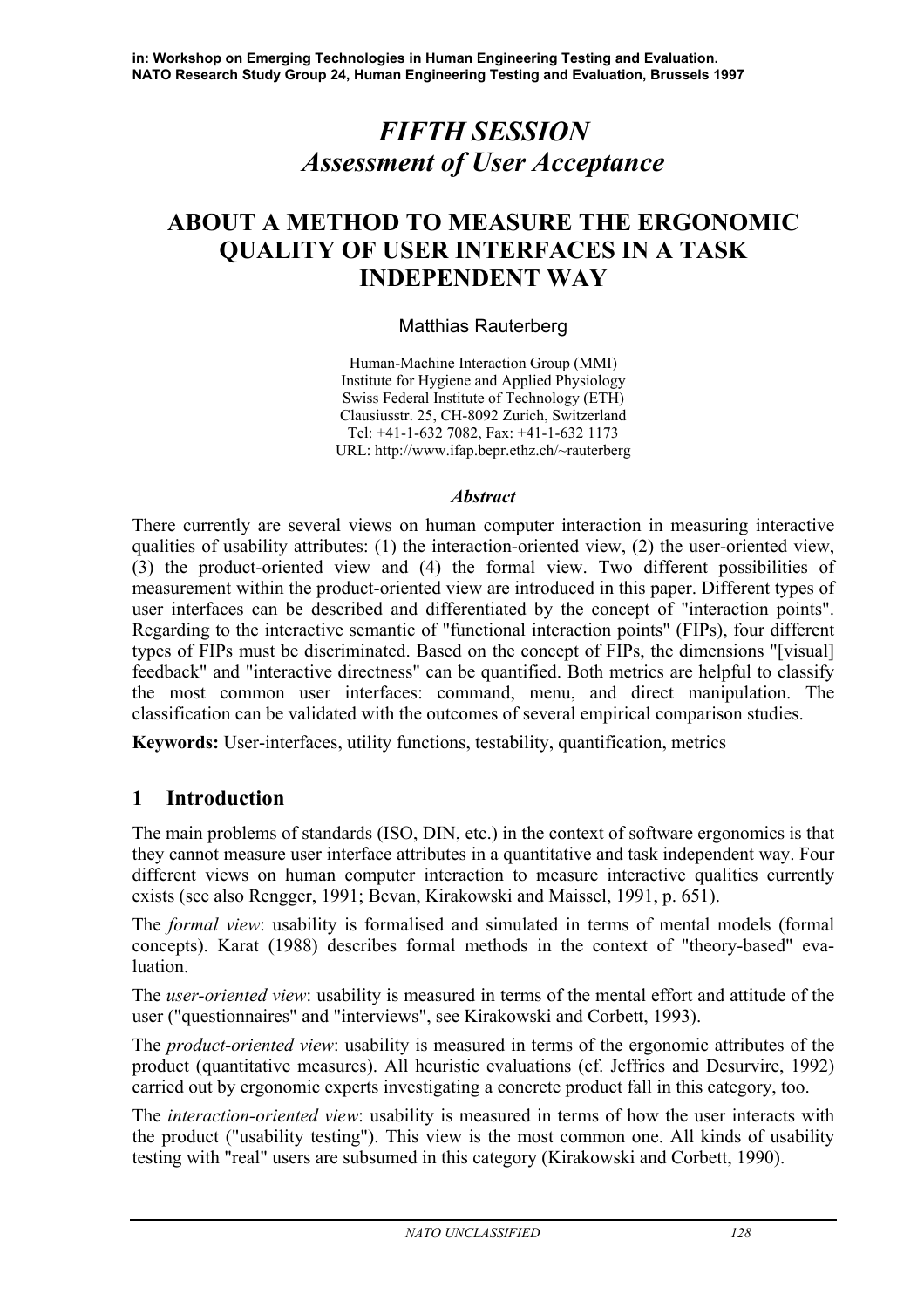The interactive qualities of user interfaces are currently quantified in the context of *interaction-oriented view* and *user-oriented view*, but these both approaches are time consuming and more or less expensive (see Figure 1). Usability testing is constrained to the investigated task solving processes and the selected users, too. On the other side, usability testing is characterized by a maximum of ecological validity. To cut down testing costs, it would be really helpful if usability attributes could be quantified in such a way that the extent of each attribute could be measured in--task independent--product features of the interface itself. This product oriented view can be differentiated in three approaches: (1) usability inspection methods (e.g., heuristic evaluation, see Nielsen and Mack 1994), (2) checklists (e.g., TCO 1992). In this paper we present an abstract concept to describe usability attributes of the most common user interfaces in a unique and pure quantitative form.



effort and costs

Figure 1. A classification schema of existing methods to measure usability aspects.

# **2 A Quantitative Description based on Interaction Points**

It is necessary to define measures of usability for the product-oriented view, a concept of descriptive terms, which can be counted. The granularity of the descriptive terms must be on a medium level – not too specific (e.g. "push button", "menu option", etc.) and not too general (e.g. "transparent", "flexible", etc.). A level, at which it is possible to describe the different types of user interfaces ("batch", "command", "menu", "desktop") in a uniform and precise way, and at the same time a level is required that is powerful enough and easy to apply. The interaction space (IS) consists of two different interlaced spaces: the object space (OS), and the function space (FS). OS encloses all perceptible represented objects (PO) and all hidden objects (HO), which users can grasp and bring into the actual dialog context. The same situation is valid for FS: We have to distinguish between perceptible represented functions (PF) and hidden functions (HF). A concrete dialog context (DC) contains a subset of {OS  $\cup$  $FS$ .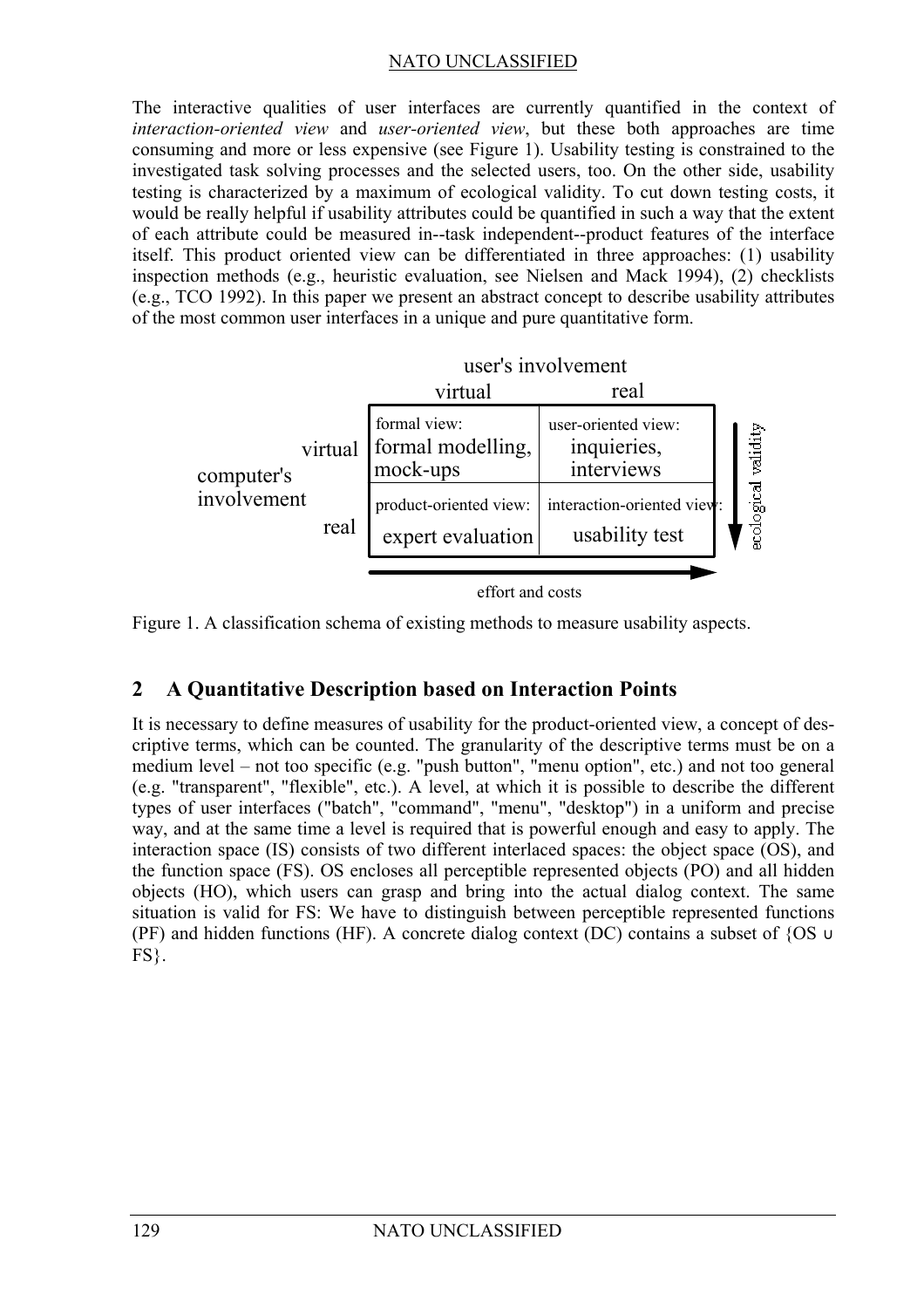| $IS := OS \times FS$                                                                        | [interaction space]                          |  |  |  |
|---------------------------------------------------------------------------------------------|----------------------------------------------|--|--|--|
| $DC \in IS$                                                                                 | [dialog context]                             |  |  |  |
| $OS := PO \cup HO$                                                                          | [object space]                               |  |  |  |
| $FS := PF \cup HF$                                                                          | [function space]                             |  |  |  |
| $PO := PDO \cup PAO$                                                                        | [(perceptible) representations of objects]   |  |  |  |
| $HO := HDO \cup HAO$                                                                        | [hidden objects]                             |  |  |  |
| $PF := PDFIP \cup PAFIP$                                                                    | [(perceptible) representations of functions] |  |  |  |
| $HF := HDFIP \cup HAFIP$                                                                    | [hidden functions]                           |  |  |  |
| PDFIP := $\{(df, pf) \in HDFIP x PF : pf = \delta(df)\}$                                    | [(perceptible) represented DFIP]             |  |  |  |
| PAFIP := $\{(af, pf) \in HAFIP x PF: pf = \alpha(af)\}\$                                    | [(perceptible) represented AFIP]             |  |  |  |
| $FIP := DFTP \cup AFIP$                                                                     | [interaction-points]                         |  |  |  |
| $DFIP := PDFIP \cup HDFIP$                                                                  | [FIPs of dialog functions]                   |  |  |  |
| $AFIP := PAFIP \cup HAFIP$                                                                  | [FIPs of application functions]              |  |  |  |
| $\delta$ := mapping function of a df $\epsilon$ HDFIP to an appropriate pf $\epsilon$ PF.   |                                              |  |  |  |
| $\alpha$ := mapping function of an af $\in$ HAFIP to an appropriate pf $\in$ PF.            |                                              |  |  |  |
| PDO := { $(do, po) \in HDO x PO$ : $po = \mu(do)$ }                                         | $[$ (perceptible) represented DO $]$         |  |  |  |
| $PAO := \{(ao, po) \in HAO \times PO: po = v(ao)\}\$                                        | $[$ (perceptible) represented AO $]$         |  |  |  |
| $\mu$ := mapping function of a dialog object do $\in$ DO to an appropriate po $\in$ PO.     |                                              |  |  |  |
| $v :=$ mapping function of an application object ao $\in$ AO to an appropriate po $\in$ PO. |                                              |  |  |  |

Table 1. The interaction space (IS) consists of the object (OS) and the function (FS) space

An interactive system can be distinguished in a dialog and an application manager (Edmonds and Hagiwara, 1990). Belonging to this differentiation we distinguish between two types of objects and two types of functions: dialog object (DO, e.g. "window") and application object (AO, e.g. "text document"), and dialog function (DF, e.g. "open window") and application function (AF, e.g. "insert section mark"). Each function has a functional interaction point (FIP):  $AF \rightarrow AFIP$ ,  $DF \rightarrow DFIP$ . PF is the set of all implemented representations of FIPs. The "interaction point (IAP)" introduced by Denert (1977) is not differentiated enough to appropriately describe graphical user interfaces; an IAP is more or less the same as the "actual dialog context (DC)" discussed in this paper (see Figure 3, Figure 4, Figure 5, Figure 6, and Figure 8).

A perceptible AFIP is called a PAFIP and a perceptible DFIP is called a PDFIP (see Table 1). These perceptible structures can have visible, audible and/or tactile representations. PO is the set of all implemented representations of DOs (e.g. "button", "icon", "window", etc.) and AOs (e.g. "text document", "graphic", "data base", etc.). A perceptible AO is called a PAO and a perceptible DO is called a PDO. An AFIP changes the state of an AO, and a DFIP changes the state of a DO. All DFIPs are more or less "interactive overhead". DFIPs are only suitable to handle one of the most constrained interactive resource, namely the *screen space*. The complete set of all description terms is defined in Table 1 (for a more detailed version see Rauterberg, 1995a).

If both mapping function's  $\delta$  and  $\alpha$  are of the type 1:m(any), then the user interface is a command interface (see Figure 4) where the command interface has only one pf∈PF, the "command prompt" (e.g. the PF in Figure 3). If both mapping function's  $\delta$  and  $\alpha$  are of the type 1:1, then the user interface is a menu or direct manipulative interface where each f∈FS is related to a perceptible structure PF on the I/O-interface (see Figue 0). One important difference between a menu and a direct manipulative interface is the "interactive directness". A user interface is 100% interactively direct, if the user has fully access in the actual dialog context to all AFIPs (Laverson, Norman and Shneiderman, 1987). Good interface design is characterized by optimising the multitude of DFIPs (e.g. "flatten" the menu tree; Paap and Roske-Hofstrand, 1988) and by allocating an appropriate PDFIP to the remaining HDFIPs.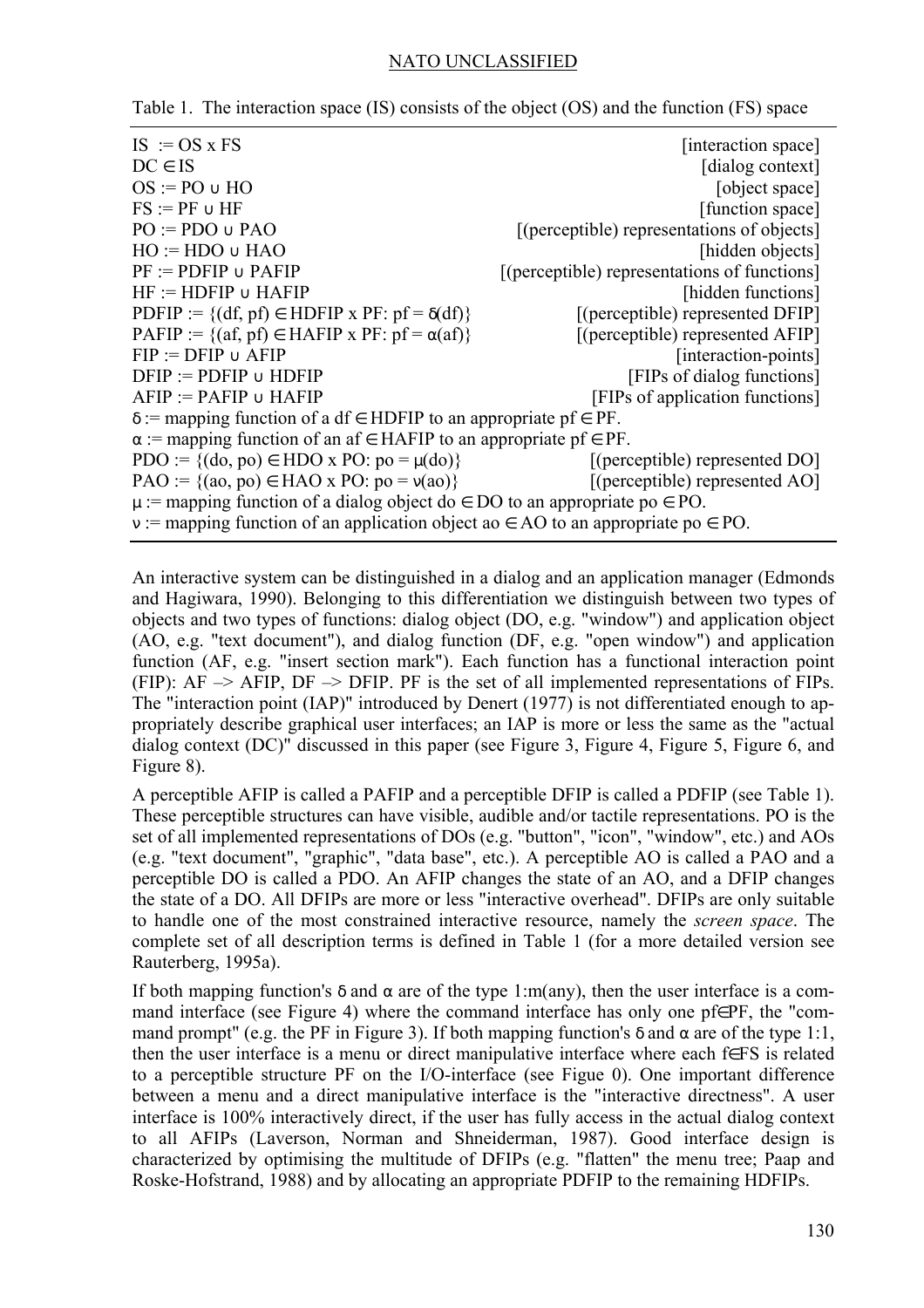

Figure 2. An overview over the four differtent sets of interaction points of the function space.

In the context of an actual dialog state the user must know what he or she can do next. To support the user in this way, different kinds of representational structures for functions (PF, e.g. "menus", "icons") have been developed (see Figure 5). If each functional interaction point (FIP) has its own representational interaction point (PF), then the user has 100% feedback (fFB) of all available functions. To estimate the amount of "feedback" of an interface a ratio is calculated: "number of PFs" ( $\#PF = \# PDFIP + \# PAFIP$ ) divided by the "number of HFs" (#HF = #HDFIP + #HAFIP) per dialog context. This ratio quantifies the average "amount of feedback" of the function space (fFB). (D is the number of all different dialog contexts.)

$$
\text{FFB} = 1/D \cdot (\text{HPF}_d / \text{HHF}_d) \cdot 100\text{*} \quad \text{[(functional) feedback]}
$$

The physical limitation of the I/O-interface (screen size) is one reason, not to present all available functional interaction points (FIPs) with a specific representation (PF) on the screen. So, the user has to navigate through menu structures (= activating DFIPs) to come down to a DC with the desired AFIP (cf. Figure 5). The average length (lng) of "nearly" all possible sequences of dialog operations (PATH) from the top level dialog context down to DCs with the desired AFIP can be used as a good quantitative metric of "interactive directness" (ID): the reciprocal value of the average path length (lng = number of dialog steps). "Nearly" means that not all possible paths are included in this calculation, but only really used paths. An interface with the maximum ID of 100% has only one DC with path lengths of 1 dialog step. (P is the number of all different dialog PATHs.)

| $\mathbf{p}$                                                   | $-1$      |                          |
|----------------------------------------------------------------|-----------|--------------------------|
| $ID = \left\{ 1/P \cdot \text{ } Ing(PATHp) \right\}$<br>$p=1$ | $* 100$ % | [interactive directness] |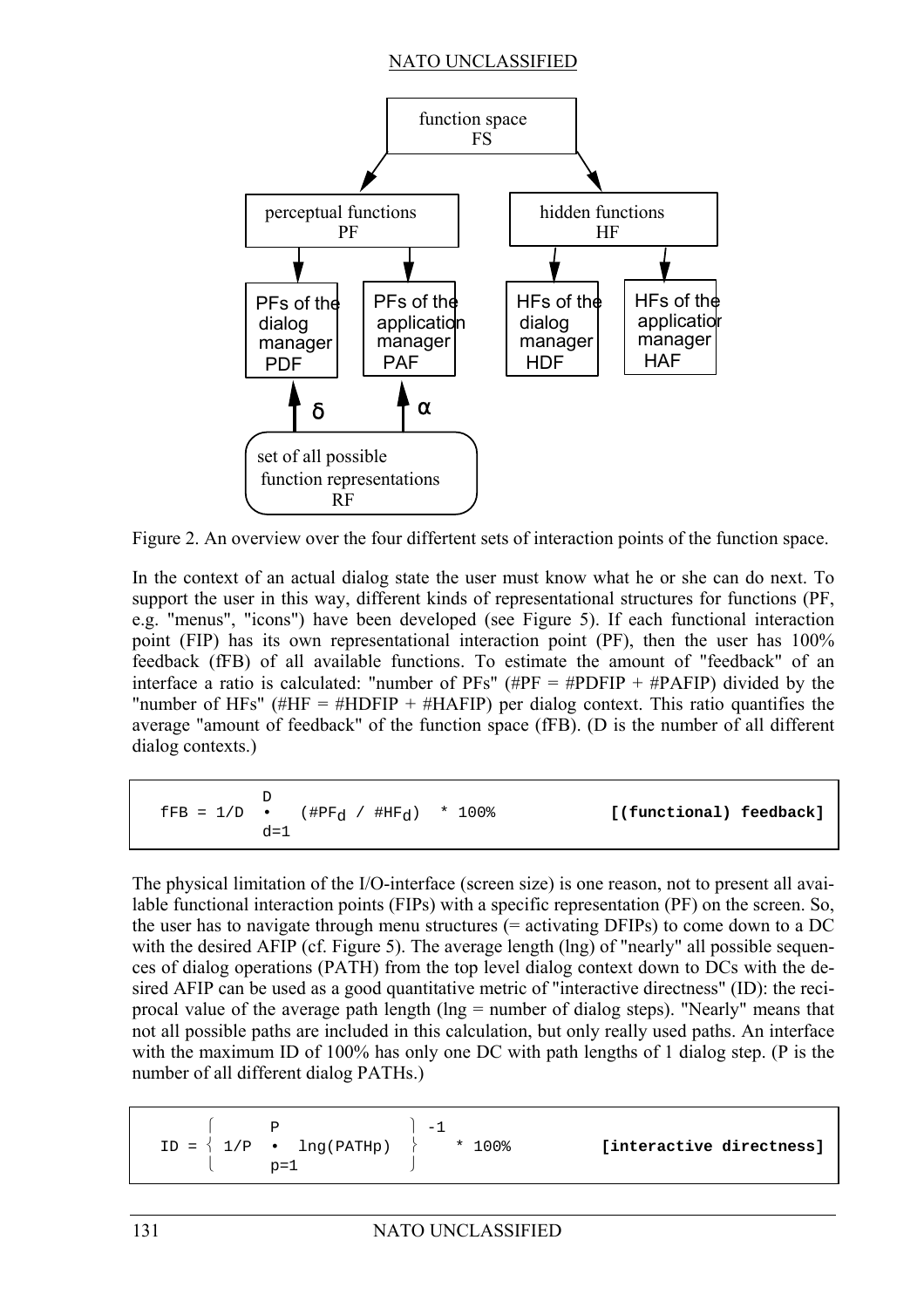The number of ways to leave a DC is a precise measure of "dialog flexibility" ("fan" degree). To quantify the flexibility of the dialog manager we calculate the average number of DFIPs per dialog context (DFD).  $[D = number of all different dialog contexts]$ :

|  | $DFD = 1/D \bullet$ (# $DFIP_d$ )<br>$d = 1$ |  | [flexibility of the dialog manager] |  |  |  |  |
|--|----------------------------------------------|--|-------------------------------------|--|--|--|--|
|--|----------------------------------------------|--|-------------------------------------|--|--|--|--|

To quantify the flexibility of the application interface we calculate the average number of AFIPs per dialog context (DFA). A modeless dialog state has maximal dialog flexibility (e.g., "command" interfaces, or Oberon [7]).  $[D]$  = number of all different dialog contexts]:

 D DFA =  $1/D$  • (#AFIP<sub>d</sub>) **[flexibility of the application manager]**  $d=1$ 

We carried out three different comparative usability studies to validate our measures. A fourth external comparative study was used for cross validation of our measures (see Rauterberg, 1995a and 1995b). All four investigated software products were given with the same application kernel, but two different interfaces each (the dialog managers, resp.). Given the characteristic values for feedback and flexibility of both user interfaces per application kernel, we are able to predict the outcome of a comparison study based on a performance metric (e.g., "task solving time").

Today several dialog techniques are developed and in usage. The following dialog techniques and dialog objects can be distinguished with regard to traditional user interfaces: command language, function key, menu selection, icon, and window (Shneiderman, 1987). These techniques can be summarised into three different *interaction styles:*

# **3 A Classification Schema for User Interfaces**

Using the two quantitative measures "functional feedback" and "interactive directness" it is possible to classify the most common interface types: batch, command, menu, desktop (see Table 2). The command language interface is characterized by high interactive directness, but this interface type has a very low amount of visual feedback. Only graphical interfaces (GUIs) can support the user with sufficient visual feedback and with high interactive directness, too (c.f. Rauterberg, 1993 and Ulich, Rauterberg, Moll, Greutmann and Strohm, 1991).

Table 2. A classification schema of most common user interfaces.

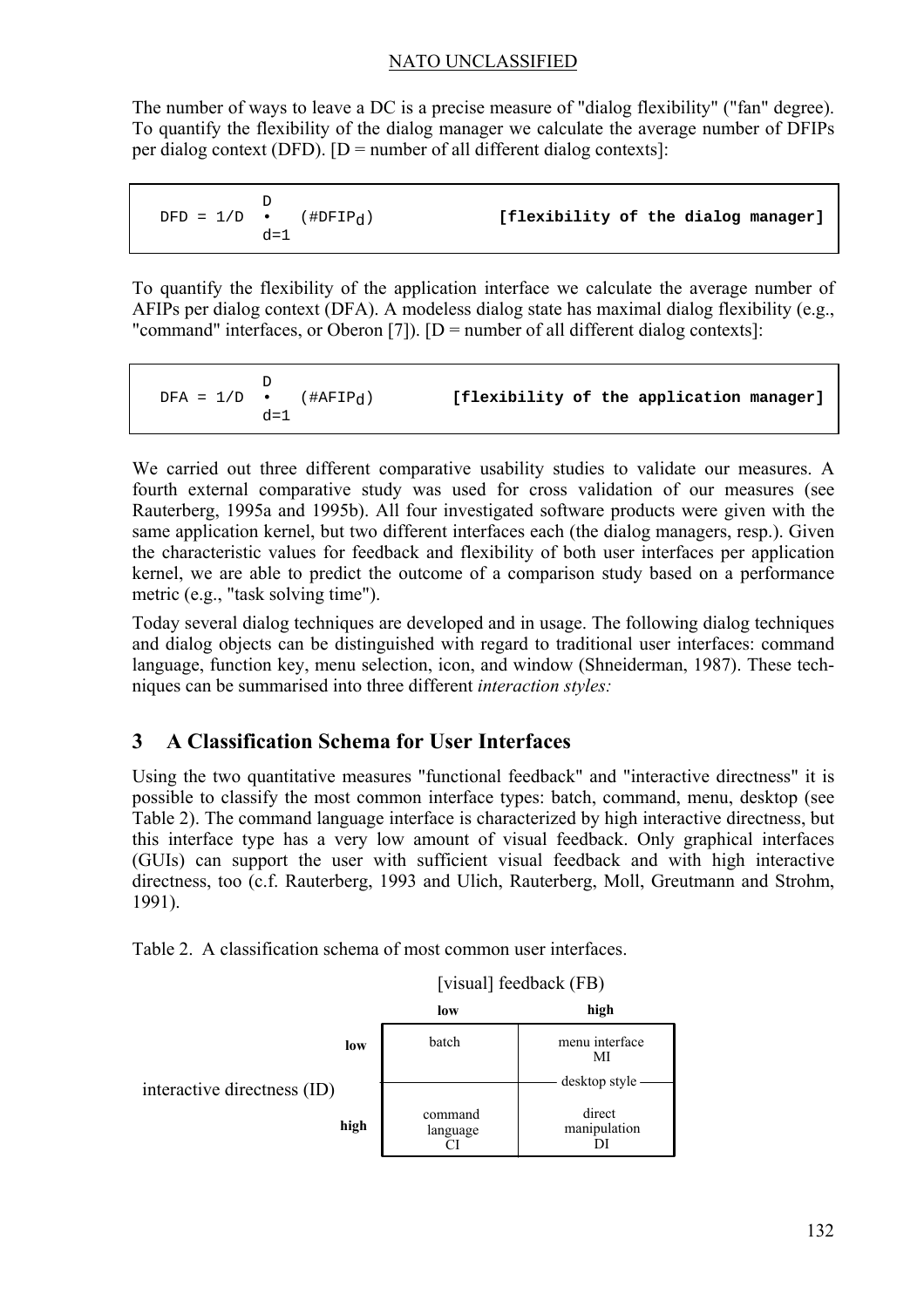To make this classification schema as understandable as possible, we describe the three classified interfaces (1) with one representative example of a concrete product and (2) with an abstract schema of the dialog structure.

If this classification schema is valid, then we should observe the following outcomes of empirical comparison studies: a command language interface--with a maximum of interactive directness--should not always outperfom a menu interface; sometimes should a menu interface--with a maximum of functional feedback--be superior to a command interface. The outcomes of several comparison studies (CI versus MI) should be heterogenous.

That a desktop interface (in general: a graphical user interface, a GUI) has a higher usability performance than a menu interface (in general: a character based user interface, a CUI) could be shown in Rauterberg (1992). Today, it seems to be common sense, that GUIs have a better usability performance then CUIs. But, that GUIs should also be better then command interfaces, is one of the open question. Especially experts deny this statement!

If the desktop like interfaces--with high functional feedback and high interactive directness- are really better than command language interfaces, then we should find most of the outcomes of empirical comparison studies in this direction!

# **4 Description of Different User Interfaces**

## **4.1 Command [language] interfaces (CI)**

This interaction style by typing in words from a set of legal commands is one of the oldest way to interact with a computer. If some or all the options and function points of a menu interface may be accessed directly through keyboard equivalents (including action codes, function keys, and softkeys) then we call this interface also a command-like interface.

Pros: In the command mode the user has a maximum of *direct access* to all available functions and operations. This directness can be measured with the metric ID  $\approx$  1 (see Figure 4).

Cons: The user has no permanent feedback of all actual available function points This aspect can be measured with the metric fFB « 1 (for example see Figure 3).



Figure 3. An actual dialog context (DC) of the operating system MsDOS with the representation space of the interactive object (PO = PDO  $\cup$  PAO: "text output") and the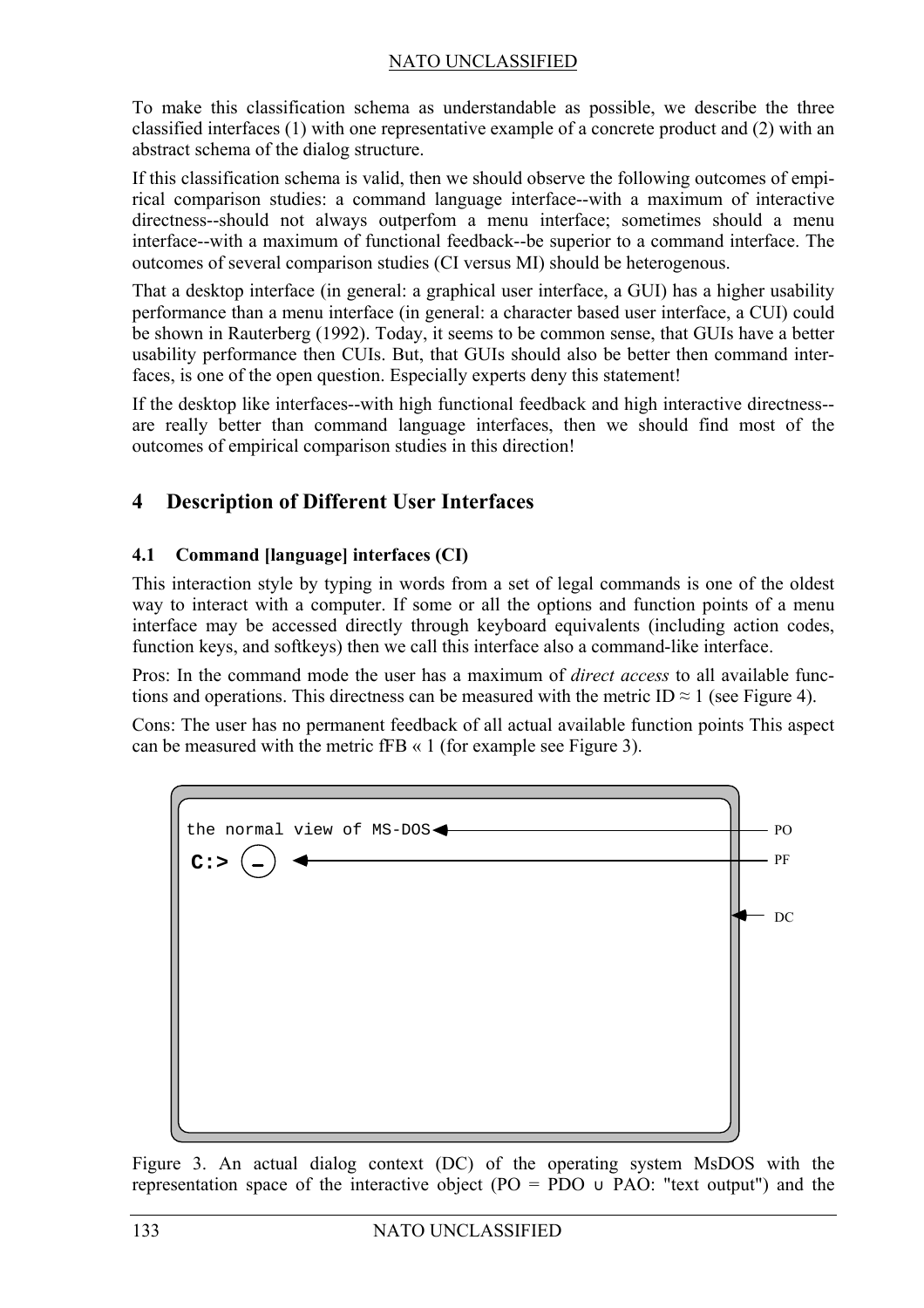representation space of the interactive functions ( $PF = PDFIP \cup PAFIP$ : "command entry point" marked by a circle).



Figure 4. An idealised schema of a command interface with a fictive I/O-interface, a dialog and an application manager.

#### **4.2 Menu interface (MI)**

This interaction style includes rigid menu structures, pop-up and pull-down menus, form fillin, etc. This style became technically possible only with those terminals that, essentially, can reproduce only the ASCII character set. With this type of interaction style function keys are often used in addition to manage the dialog.

Pros: Most available functions are represented by perceivable interaction points (PF's). This feature can be measured with the metric fFB  $\approx 100\%$  (see Figure 5).

Cons: Finding a function point in deeper menu hierarchies is cumbersome; this can be measured with the metric ID » 1 (for example see Figure 6).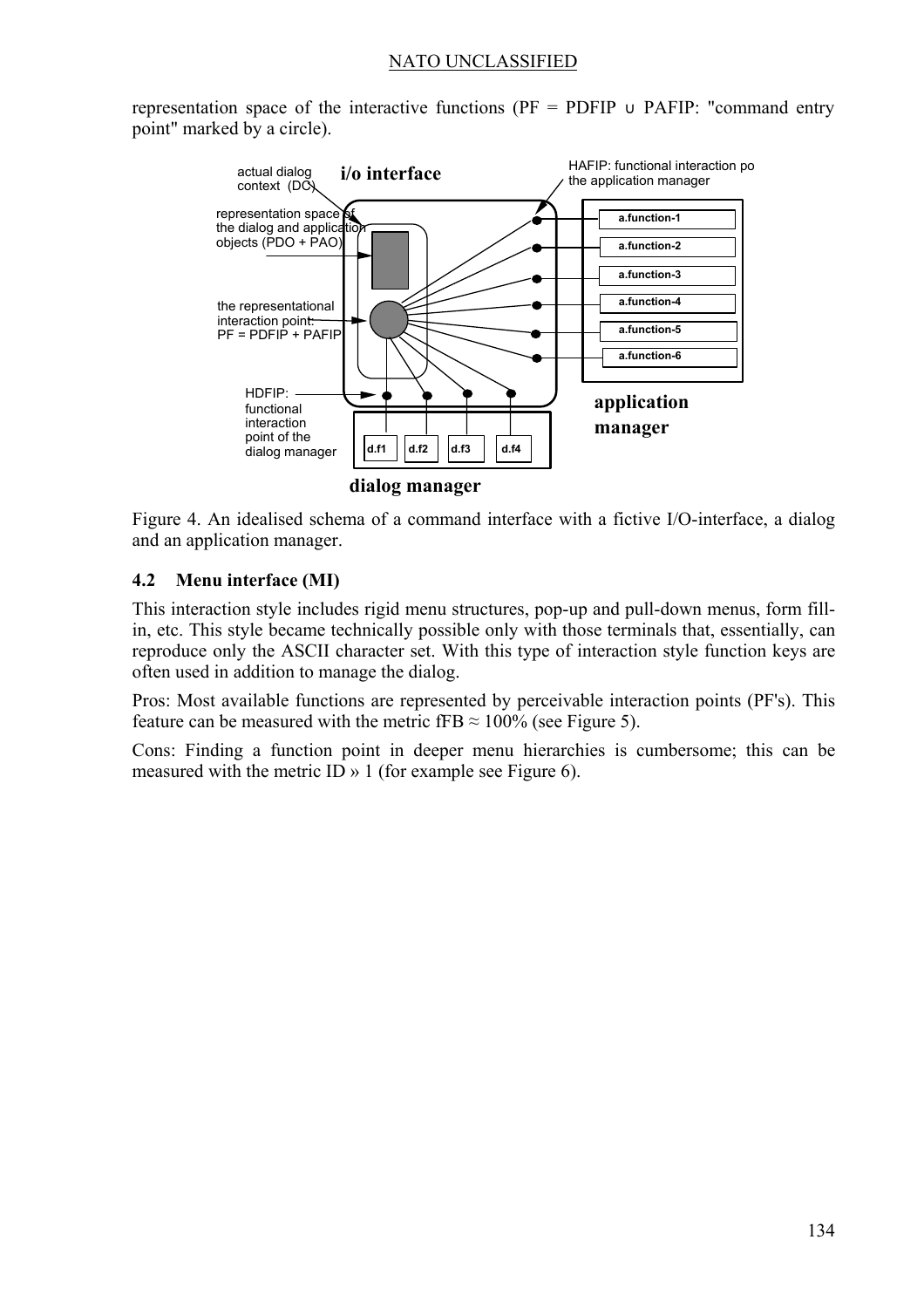

Figure 5. An actual dialog context (DC) of the text processing program MS-Word with the representation space of the interactive object (PAO: "text document"; PDO: "clipboard"), and the representation space (PF: marked by circles) of the interactive functions (PAFIP: "text entry point", "undo"; PDFIP: menu options).



Figure 6. An idealised schema of a menu interface with a fictive I/O-interface, a dialog and an application manager.

#### **4.3 Direct manipulative interface (DI)**

The development of this interaction style was based on the desktop metaphor which assumes that by depicting the work environment (i.e. of the desk: files, waste-paper basket, etc.) as realistically as possible on the I/O-interface, it would be particularly easy for the user to adjust to the virtual world of electronic objects.

Pros: All functions are represented by visible interaction points. The activation of intended functions can be achieved by directly pointing to their visible representations (see Figure 7).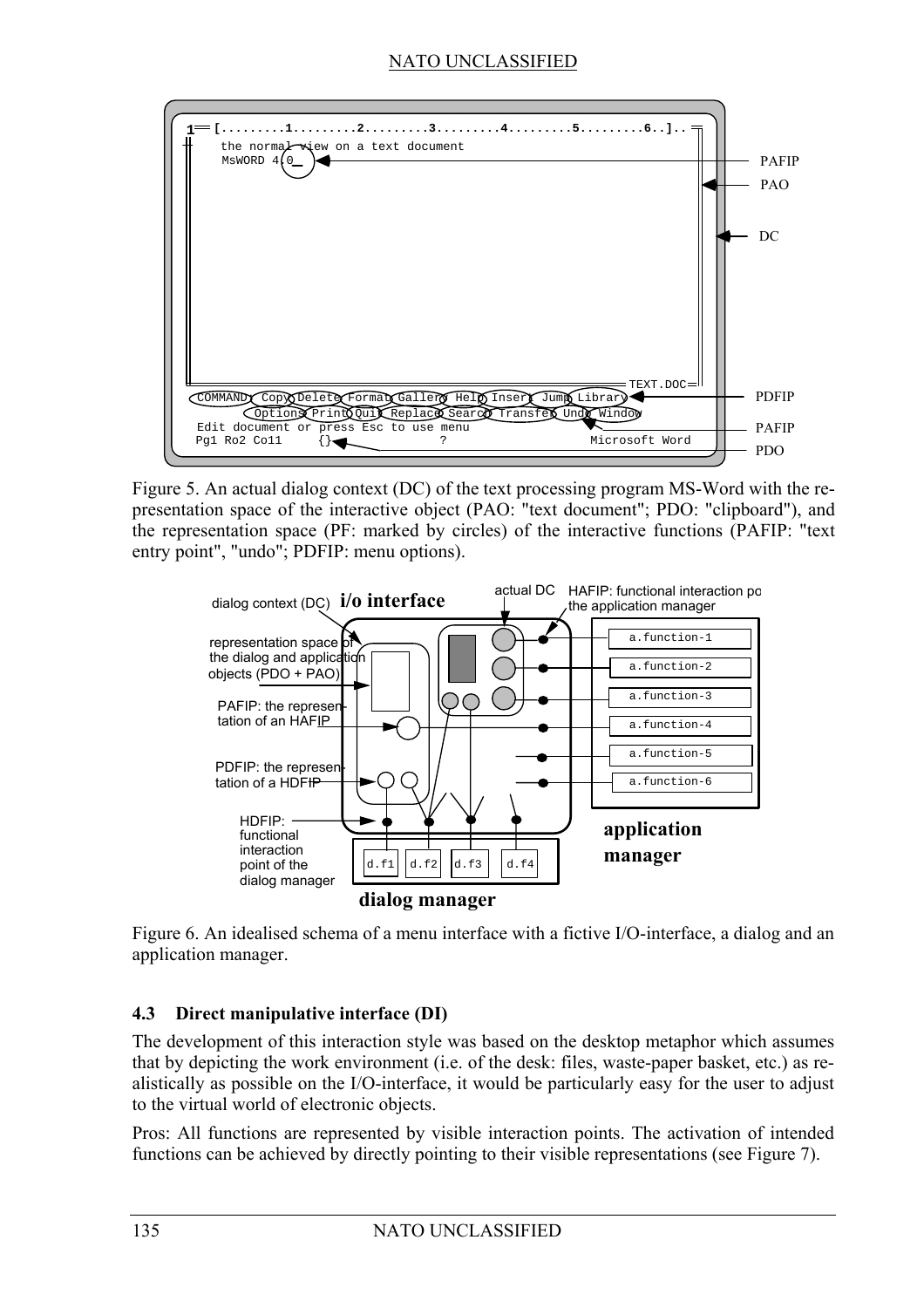Cons: Direct manipulation interfaces have difficulty handling variables, or distinguishing the depiction of an individual element from a representation of a set or class of elements.



Figure 7. An actual dialog context (DC) of a direct manipulative interface with the representation space of the interactive object (PAO: e.g., data window; PDO: e.g., trash), and the representation space (PF: marked by circles) of the interactive functions (PAFIP: e.g., pop-up menu, trash; PDFIP: e.g., window scrolling).



Figure 8. An idealised schema of a direct manipulative interface with a fictive I/O-interface, a dialog and an application manager.

# **5 Empirical Validation of the Classification Schema**

A major task in our area of HCI is the development of a theoretical explanation of the outcomes presented in Table 3 and Table 4 where we have available the results of a number of previous studies. Our first task is to find out what empirical relationships have been revealed in these studies so we can take them into account. In developing an understanding of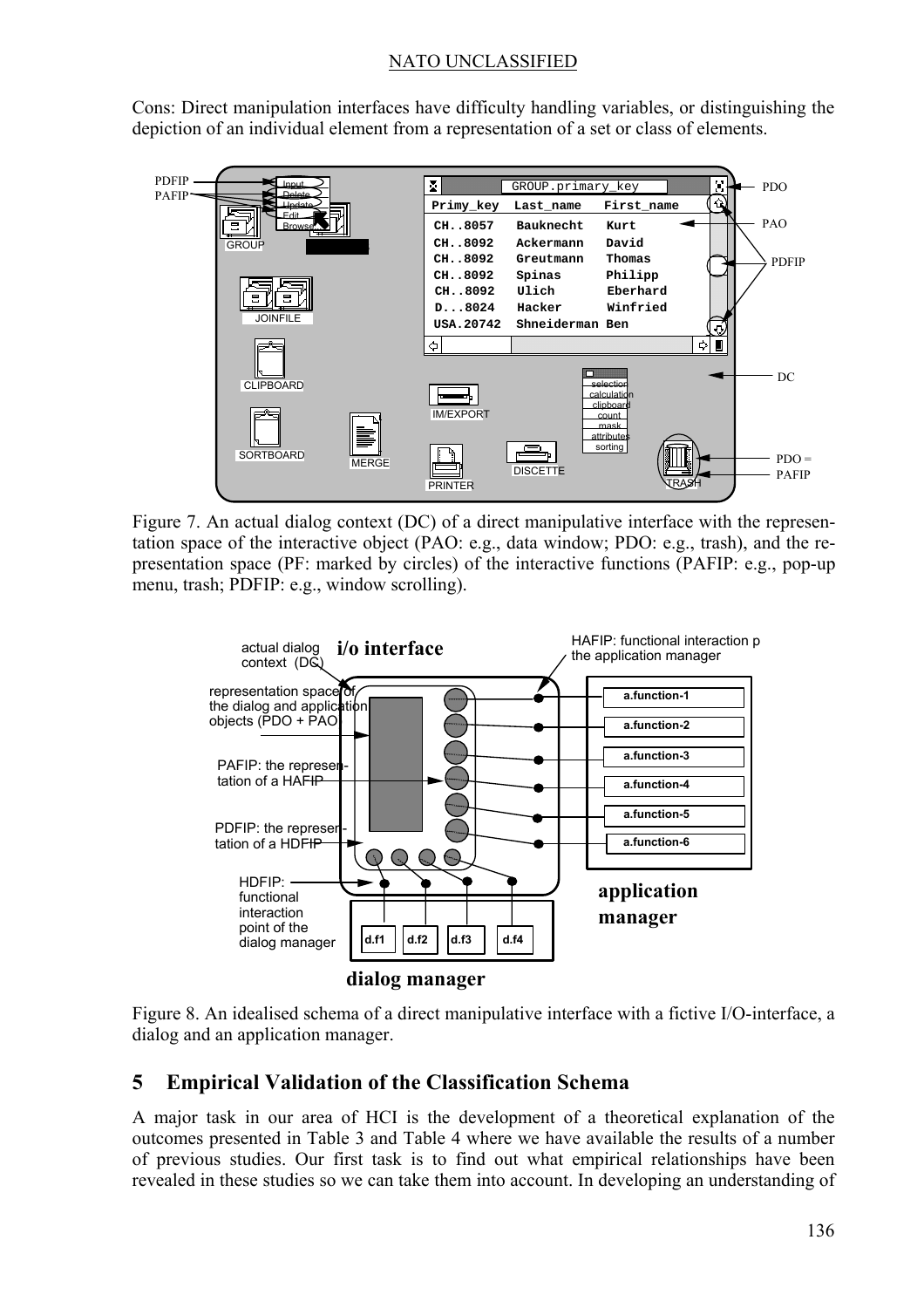these relationships, it is helpful in reviewing the studies to make up a table summarising the findings. Table 3 and Table 4 show such summaries. In addition to the observed empirical outcome we recorded data on (1) compared interaction styles, (2) skill levels, (3) performance or attitude metrics, (4) the direction of the outcome, and (5) the result of the statistical test.

First, we present an overview of the results of eight different empirical investigations which compared a command (CI) with a menu (MI) interface (see Table 3). To measure differences in the usage and in the personnel opinion several different metrics are used: task solving time, error rate, number of slips, error correction time, and subjective rating (for further details see in the references).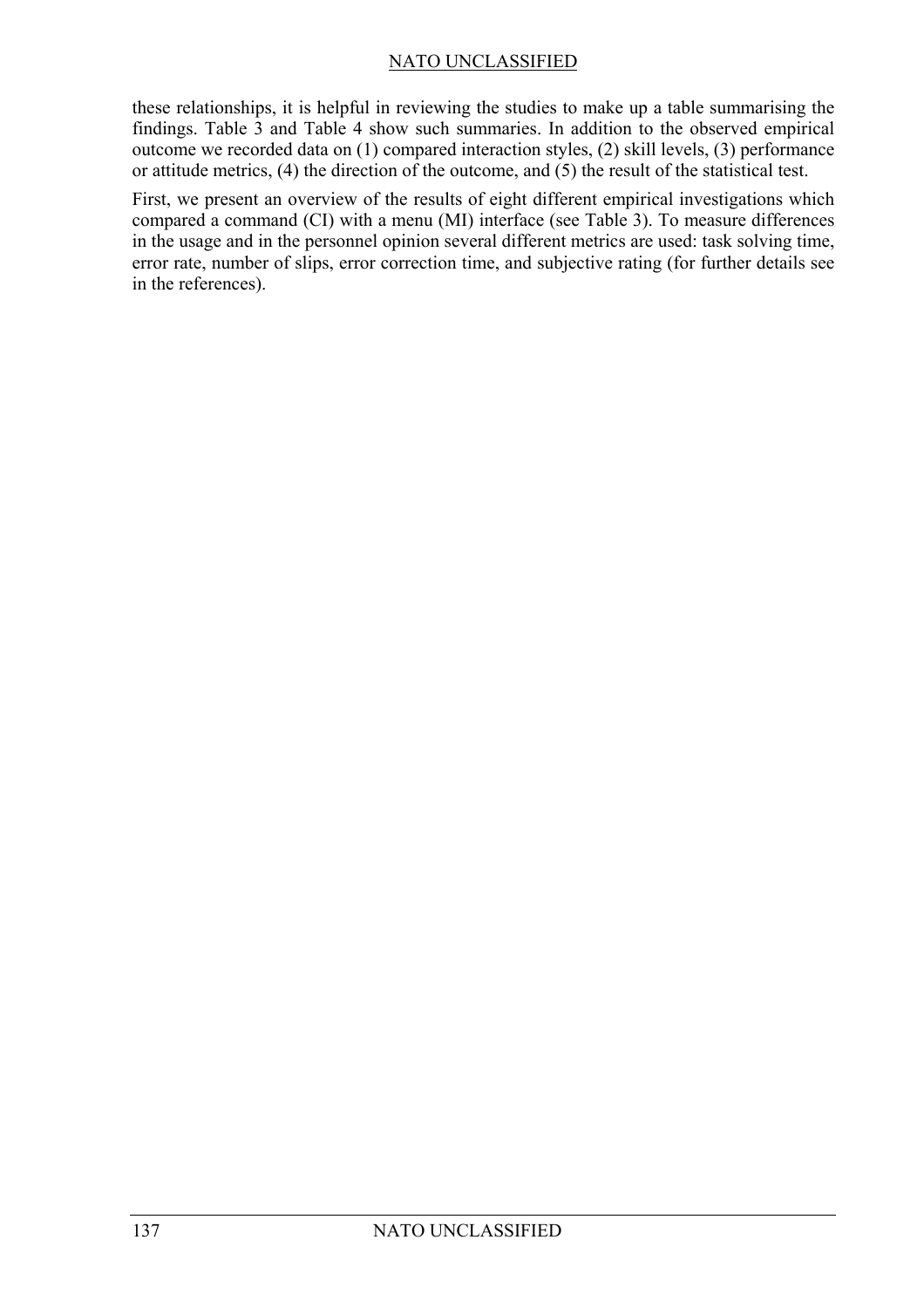Table 3. The outcomes of nine different comparison studies between command (CI) and menu (MI) interfaces. ("CI > MI" means that the average usage/preference with/for CI is better than with/for MI; "CI < MI" means that the average usage/preference with/for MI is better than with/for CI; "CI = MI" means that there are no published data to decide; "sig." means that  $p \le 0.05$ ; "not sig." means that  $p > 0.05$ )

| <b>Reference</b>                                | interface        | skill<br>level   | usability metric                   | outcom<br>е      | test<br>result |
|-------------------------------------------------|------------------|------------------|------------------------------------|------------------|----------------|
| Streitz et al. (1987)                           | CI, MI           | beginner         | task solving time                  | Cl < Ml          | sig.           |
| Chin et al. (1988)                              | CI, MI           | beginner         | subjective rating                  | Cl < Ml          | sig.           |
| <b>Boyle</b><br>Ogden<br>and<br>(1982)          | CI, MI, HY       | beginner         | preferences                        | Cl < Ml          | sig.           |
| Roy (1992)                                      | CI, MI           | advance<br>d     | error rate                         | Cl < Ml          | sig.           |
| Roberts and<br>(1983)                           | Moran CI, MI, DI | experts          | task solving time                  | CI < MI          | sig.           |
| Chin et al. (1988)                              | CI, MI           | experts          | subjective rating                  | CI < MI          | sig.           |
| Peters et al. (1990)                            | CI, MI, DI       | experts          | slips                              | CI < MI          | sig.           |
| Peters et al. (1990)                            | CI, MI, DI       | experts          | recognition<br>errors              | CI < MI          | sig.           |
| Peters et al. (1990)                            | CI, MI, DI       | experts          | efficiency                         | CI < MI          | sig.           |
| Ogden<br><b>Boyle</b><br>and<br>(1982)          | CI, MI, HY       | beginner         | task time                          | Cl < Ml          | not<br>sig.    |
| Roy (1992)                                      | CI, MI           | advance<br>d     | task solving time                  | Cl < Ml          | not<br>sig.    |
| Antin (1988)                                    | CI,<br>KMI       | MI, advance<br>U | subjective rating                  | CI < MI          | not<br>sig.    |
| Hauptmann & Green CI, MI, NO<br>(1983)          |                  |                  | beginner task solving time         | $CI = MI$        | not<br>sig.    |
| Hauptmann & Green CI, MI, NO<br>(1983)          |                  |                  | beginner number of errors          | $CI = MI$        | not<br>sig.    |
| Hauptmann & Green CI, MI, NO beginner<br>(1983) |                  |                  | subjective rating                  | $CI = MI$        | not<br>sig.    |
| Whiteside<br>et<br>(1985)                       | al. CI, MI, IO   | beginner         | task<br>completion<br>rate         | Cl > MI          | not<br>sig.    |
| Antin (1988)                                    | CI,<br>KMI       | MI, advance<br>d | preferences                        | CI > MI          | not<br>sig.    |
| Roberts and Moran CI, MI, DI<br>(1983)          |                  | experts          | error-free<br>time                 | $task$ $Cl > MI$ | not<br>sig.    |
| Whiteside<br>et<br>(1985)                       | al. CI, MI, IO   | advance<br>d     | task<br>completion CI > MI<br>rate |                  | sig.           |
| Streitz et al. (1987)                           | CI, MI           | advance<br>d     | task solving time                  | CI > MI          | sig.           |
| Antin (1988)                                    | CI,<br>KMI       | MI, advance<br>d | completion CI > MI<br>task<br>rate |                  | sig.           |
| Whiteside<br>et<br>(1985)                       | al. CI, MI, IO   | experts          | completion CI > MI<br>task<br>rate |                  | sig.           |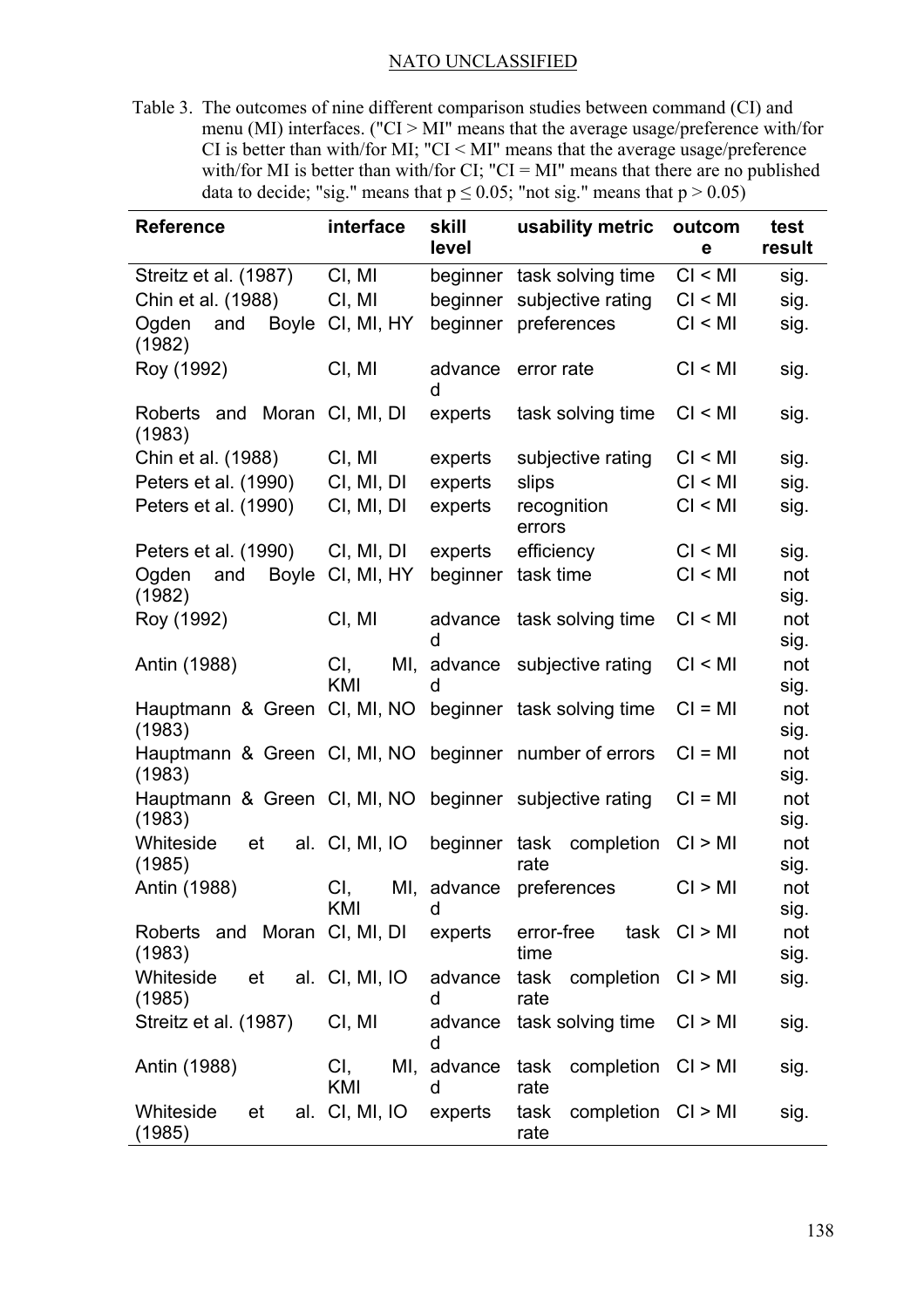The general result of this first overview (Table 3) is that there is no clear advantage neither for CI nor for MI. In nine of twenty-two measurements (41%) we can observe a clear advantage for MI, and in nine of twenty-two measurements (41%) are no significant differences; but, in four of twenty-two measurements (18%) there are significant advantages for CI.

Second, we present an overview of the results of twelve different empirical investigations which compared a command (CI) with a direct manipulative (DI) interface (see Table 4). To measure differences in the usage and in the personnel opinion several different metrics are used: task solving time, number of errors, time between errors, error correction time, efficiency, and subjective rating (for further details see in the references).

The general result of this second overview (Table 4) is that DI seems to be generally better than CI, not only for beginners, but also for advanced and expert users. In nineteen of twentyfive measurements (76%) we can observe an advantage for DI; in five of twenty-five measurements (20%) are no significant differences; and, only in one measurement (4%) is a significant advantage for CI.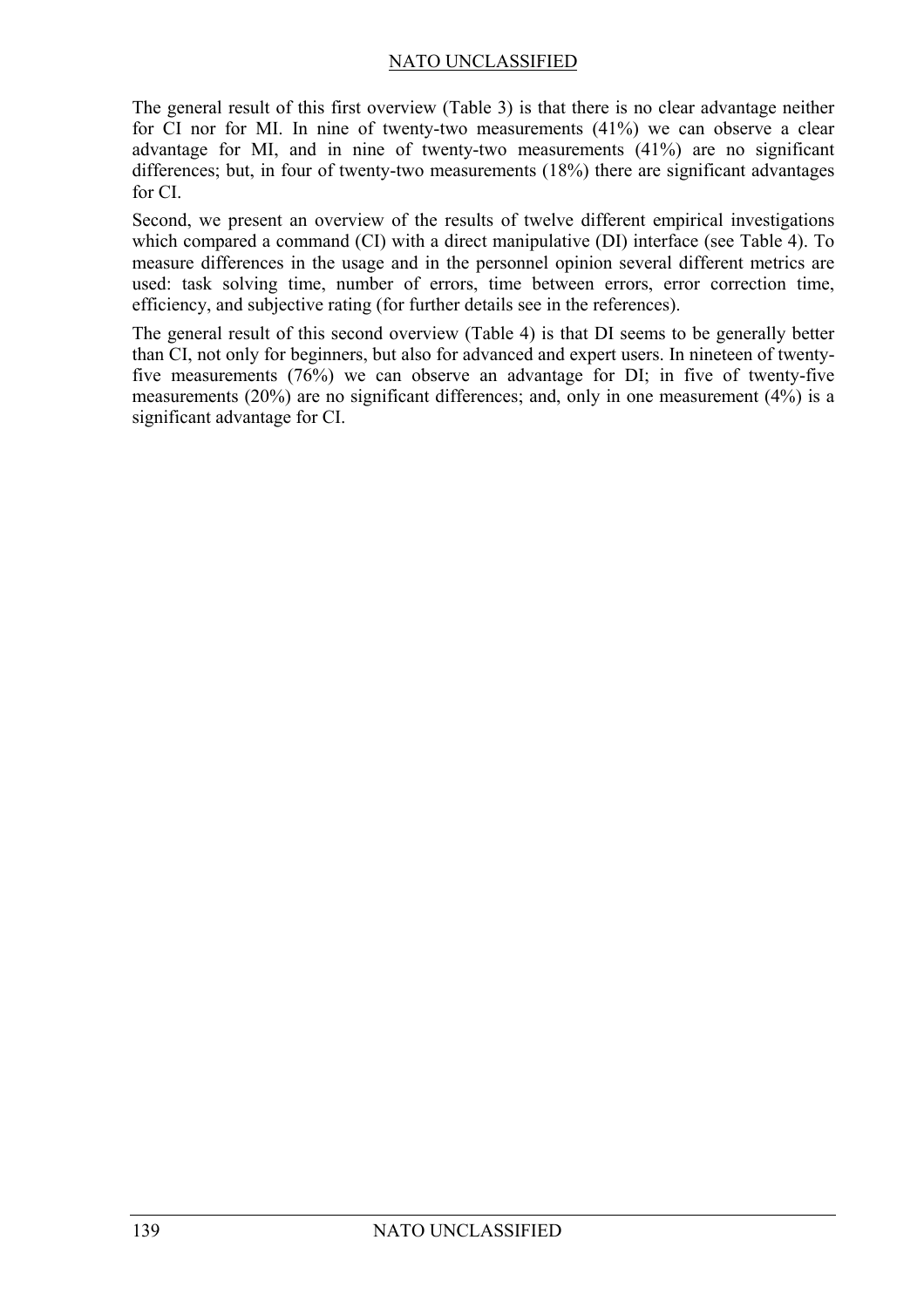Table 4. The outcomes of twelve different comparison studies between command (CI) and desktop and direct manipulative (DI) interfaces. ("CI > DI" means that the average usage/preference with/for CI is better than with/for DI; "CI < DI" means that the average usage/preference with/for DI is better than with/for CI;  $"CI = DI"$  means that there are no published data to decide; "sig." means that  $p \le 0.05$ ; "not sig." means that  $p > 0.05$ )

| <b>Reference</b>                         | interface  | skill<br>level | usability metric            | outcom<br>e | result      |
|------------------------------------------|------------|----------------|-----------------------------|-------------|-------------|
| Altmann (1987)                           | CI, DI     | beginner       | task solving time           | CI < DI     | sig.        |
| Karat et al. (1987)                      | CI, DI     | beginner       | task solving time           | CI < DI     | sig.        |
| Streitz et al. (1989)                    | CI, DI     | beginner       | task solving time           | Cl < DI     | sig.        |
| Sengupta<br>&<br>Te'eni<br>(1991)        | CI, DI     | beginner       | task solving time           | CI < DI     | sig.        |
| Margono et al. (1987)                    | CI, DI     | beginner       | number of errors            | Cl < DI     | sig.        |
| Morgan et al. (1991)                     | CI, DI     | beginner       | number of errors            | Cl < DI     | sig.        |
| Morgan et al. (1991)                     | CI, DI     | beginner       | time<br>between<br>errors   | Cl < DI     | sig.        |
| Karat et al. (1987)                      | CI, DI     | beginner       | correction<br>error<br>time | CI < DI     | sig.        |
| Morgan et al. (1991)                     | CI, DI     | beginner       | error-free time             | CI < DI     | sig.        |
| Margono et al. (1987)                    | CI, DI     | beginner       | subjective rating           | Cl < DI     | sig.        |
| Morgan et al. (1991)                     | CI, DI     | beginner       | subjective rating           | CI < DI     | sig.        |
| Torres-Chazaro<br>et<br>al.(1992)        | CI, DI     | beginner       | subjective rating           | CI < DI     | sig.        |
| Sengupta<br>&<br>Te'eni CI, DI<br>(1991) |            | beginner       | efficient usage             | CI < DI     | sig.        |
| Tombaugh<br>et<br>(1989)                 | al. CI, DI |                | advanced subjective rating  | Cl < DI     | sig.        |
| Torres-Chazaro<br>al.(1992)              | et CI, DI  |                | advanced subjective rating  | CI < DI     | sig.        |
| Roberts and Moran CI, MI, DI<br>(1983)   |            | experts        | task solving time           | CI < DI     | sig.        |
| Peters et al. (1990)                     | CI, MI, DI | experts        | oblivion's errors           | Cl < DI     | sig.        |
| Peters et al. (1990)                     | CI, MI, DI | experts        | recognition error           | CI < DI     | sig.        |
| Peters et al. (1990)                     | CI, MI, DI | experts        | efficiency                  | Cl < DI     | sig.        |
| Margono et al. (1987)                    | CI, DI     | beginner       | task solving time           | Cl < DI     | not         |
|                                          |            |                |                             |             | sig.        |
| Morgan et al. (1991) CI, DI              |            | beginner       | task solving time           | CI < DI     | not         |
|                                          |            |                |                             |             | sig.        |
| Tombaugh<br>et<br>(1989)                 | al. CI, DI |                | advanced task solving time  | CI < DI     | not<br>sig. |
| Roberts and Moran CI, MI, DI<br>(1983)   |            | experts        | correction<br>error<br>time | CI < DI     | not<br>sig. |
| Altmann (1987)                           | CI, DI     | beginner       | subjective rating           | CI > DI     | not         |
|                                          |            |                |                             |             | sig.        |
| Masson et al. (1988)                     | CI, DI     |                | advanced task solving time  | CI > DI     | sig.        |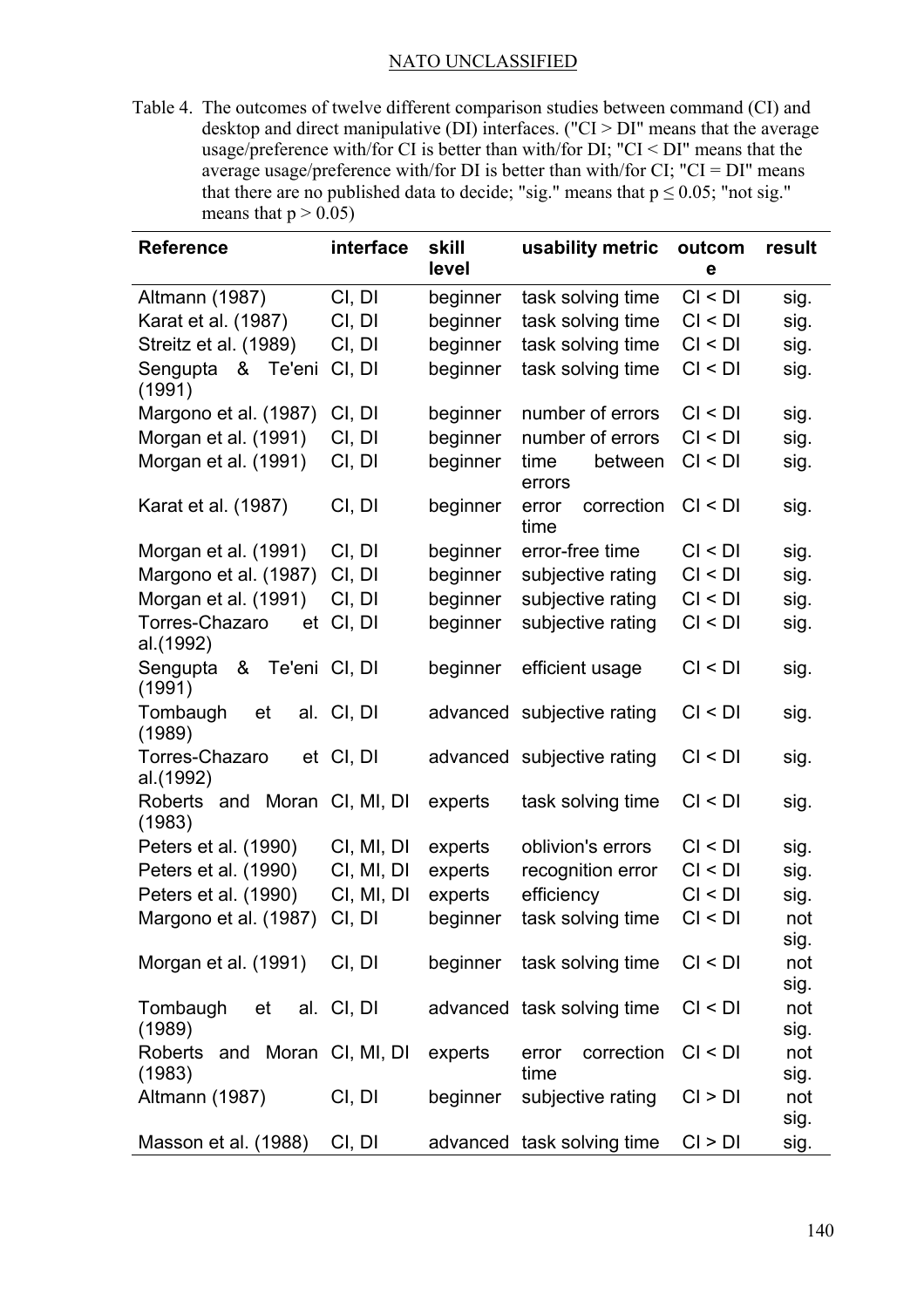# **6 Discussion**

To come to a conclusion which interface style is the best, we need a lot of empirical studies. But, the most empirical studies have one of the following weaknesses (Paap and Roske-Hofstrand, 1988, p.207): Two or more commercially available systems are compared, which have different application managers (e.g., Whiteside et al., 1985; Altmann, 1987), or two or more different interfaces of the same application manager are evaluated, but these systems are only prototypes in a laboratory setting (e.g., Streitz, Spijkers and van Duren, 1987). Another problem seems to be the selection of real expert users. So normally empirical investigations are done with beginners only (e.g., Margono and Shneiderman, 1987; Streitz, Lieser and Wolters, 1989), and if the investigation tries to explain the differences between beginners and experts, trained beginners are mostly declared as experts. So, we classified "trained beginners" as "advanced" users, and the term "experts" was reserved only for users with long personal experiences in using the investigated systems.

Since so far sufficient results are available with respect to a comparison of user interfaces based (1) on command interfaces, (2) on conventional menu selection, and (3) on direct manipulative interfaces, these three interaction styles were compared in this paper. To test the often expressed opinion, that desktop interfaces are only good for beginners--and not for experts--(Hutchins, Hollan and Norman, 1986, p. 117), this aspect should be considered, too.

If the classification of the three most common interfaces in chapter 3 is valid (see above), then we expect different outcomes of empirical comparison studies. On the side of interactive directness, the command interface is superior to menu interfaces; on the other side of functional feedback, the menu interface must show significant advantages. It is impossible to compare both interfaces empirically by separating the two factors--functional feedback and interactive directness--without destroying the characteristic of each interface style. This overlay of the two independent factors may be one reason for the--seeming--incongruent and inconsistent results in Table 3.

One of the main goal of research in this area is the production of an integrated statement of the empirical findings of the many pieces of research done. In a broad sense, this means a theoretical analysis of how and why the many facts fit together. However, our quantitative description based on interaction points--as a broad theoretical integration--cannot be put on a sound footing until a narrower integration of the cited empirical studies has taken place. This narrow focus on single empirical outcomes of several comparison studies is the starting point for a *meta-analysis* (Rosenthal, 1984).

Table 5: Contingency table of a meta-analysis only for significant differences (result =

| T T |  |
|-----|--|
|     |  |

[CELL CONTENT: observed frequency (expected frequency)]

|              | МI       | DI        | outcome of this meta-analysis |
|--------------|----------|-----------|-------------------------------|
| CI better as | (2.0)    | 1(3.0)    | $Chi^{**} = 4.07$ , df = 1    |
| CI worse as  | 9 (11.0) | 19 (17.0) | $p \leq .044$                 |

To estimate the correlation between (1) the type of the comparison ("CI versus MI" or "CI versus DI") and (2) the direction of the outcome ("CI better as MI or DI" versus "CI worse as MI or DI"), we calculated the Chi-square test of the appropriate contingency table (Table 5). We can find a significant correlation between both dimensions ( $p \le 0.044$ ; see Table 5). This correlation means that CI has a higher chance to be better if it is compared with MI, and--on the other side--a significant lower chance to outperform DI. This meta-analytical result is a strong evidence that our classification schema (see Table 2) is one possible, plausible, and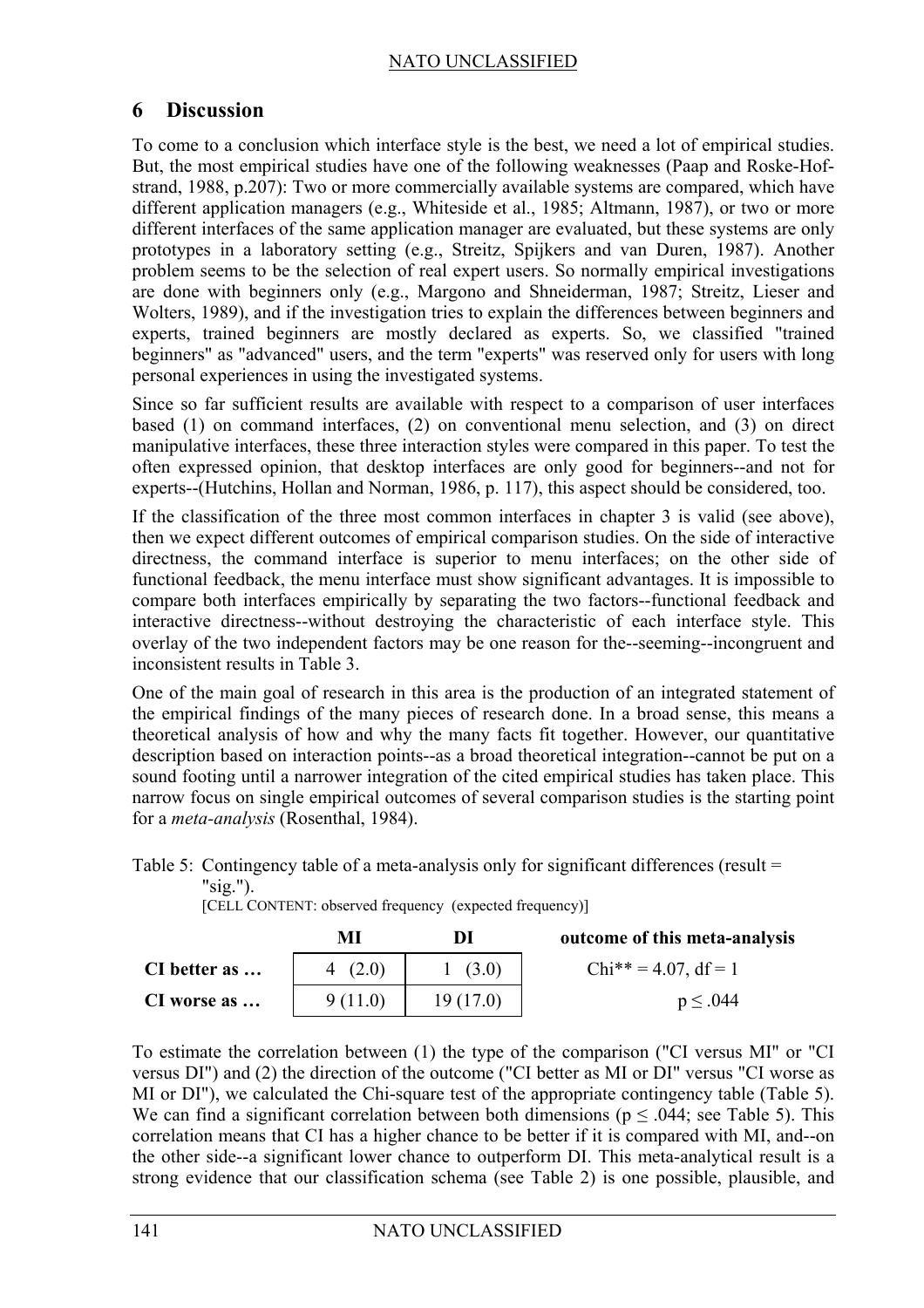consistent interpretation. Therefore, we interpret this result as an *empirical validation* of our two metrics fFB and ID.

Table 6: Contingency table of a meta-analysis only for significant differences (result = "sig.").

[CELL CONTENT: observed frequency (expected frequency)]

|                           | beginner | advanced+ | outcome of this meta-analysis |
|---------------------------|----------|-----------|-------------------------------|
| <b>CI</b> better as MI/DI | 0(2.4)   | 5(2.6)    | $Chi^{**} = 5.55$ , df = 1    |
| <b>CI</b> worse as MI/DI  | 16(13.6) | 12(14.4)  | $p \leq .018$                 |

To find out which interaction style is appropriate for which skill level of the user, we analysed the contingency table with the two dimensions: (1) direction of the outcome ("CI better as [MI or DI]" versus "CI worse as [MI or DI]"), and (2) skill level of the users ("beginner" versus "advanced + experts" = "advanced+"). We can find a significant correlation between both dimensions ( $p \le 0.018$ ; see Table 6). This correlation means that the outcome "CI better as [MI or DI]" can be significantly more often observed with advanced test users than with beginners. This result is a first and strong empirical confirmation of the often expressed opinion that CI is especially good for experts.

# **7 Conclusion**

Standards and norms need product oriented operationalization of interface features. To attain this goal, a description language for interface structures which is general enough to classify the different interface types and detailed enough to allow quantification is required. The descriptive concept for functional "interaction points" (FIP), which is introduced in this paper, meets these both conditions. The function space (FS) is a set of all implemented FIPs and can be distinguished in (1) functional and representational interaction points, and (2) dialog and application specific interaction points. The degree of visualisation and interactive directness can be described and measured based on these interaction points.

Using the two quantitative metrics "functional feedback" (fFB) and "interactive directness" (ID) in measuring two relevant aspects of user interactive quality it is possible to classify the most common interface types: [batch], command, menu, desktop. The command interface is characterized by high interactive directness, but has a very low amount of functional feedback. Only graphical interfaces (GUIs) can support the user with sufficient interactive directness and with high visibility.

In addition to the metrics for "functional feedback" and "interactive directness" two other quantitative metrics have been defined and validated: "flexibility of the dialog interface" and "flexibility of the application interface" (Rauterberg, 1993). The empirical validation of these two additional measures was carried out with six different I/O-interfaces of six different dialog managers for three different application managers ("relational data base system", "multi media information system", and "simulation tool kit"; detailed description in Rauterberg, 1995a and 1995b).

The presented approach to quantify usability attributes and the interactive quality of user interfaces in a task independent way is a first step in the right direction. The next step is a more detailed analysis of the relevant characteristics and validation of these characteristics in further empirical investigations. Standardised criteria need to be developed to test user interfaces for conformity with standards.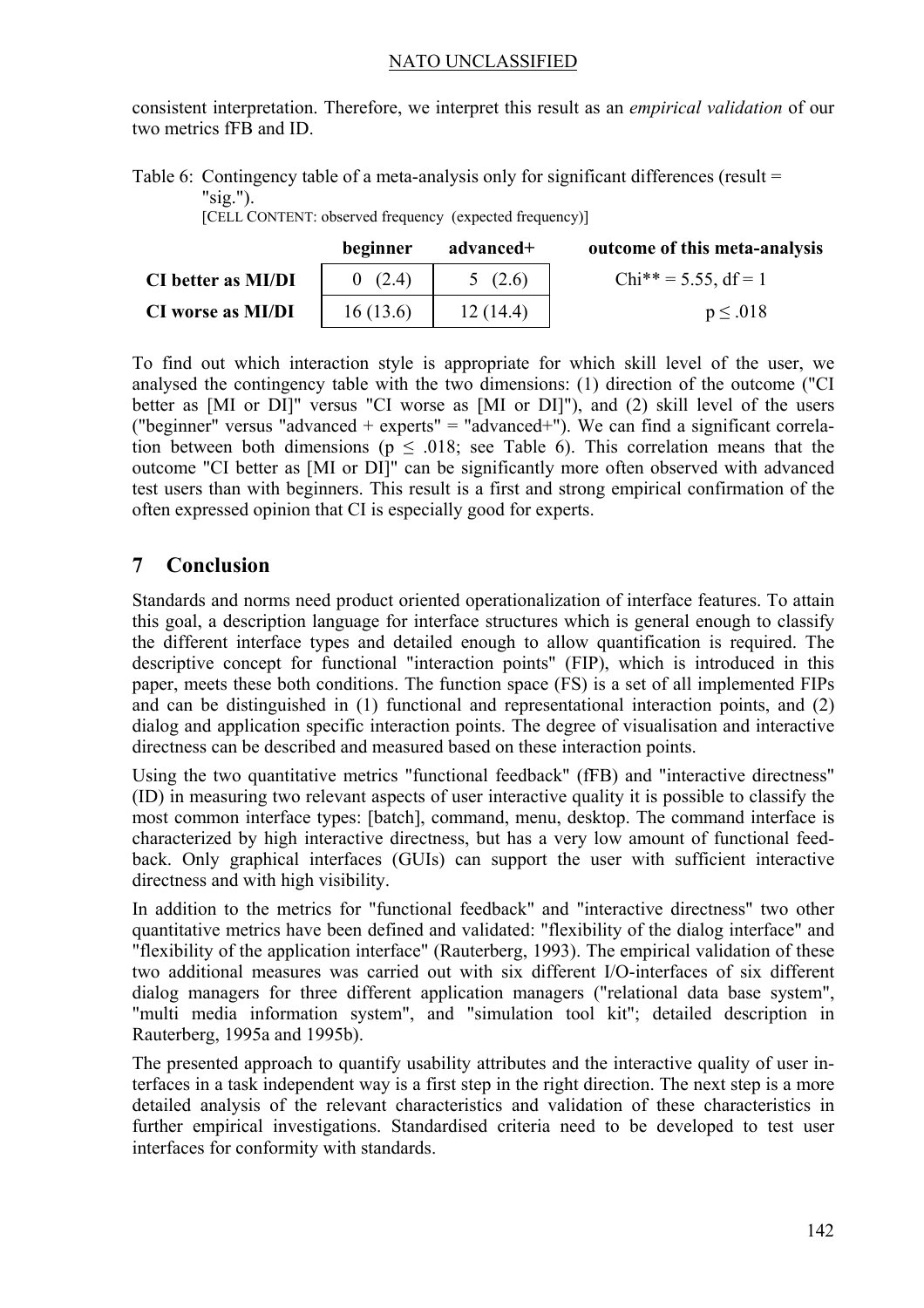### **8 References**

- Altmann, A. (1987) Direkte Manipulation: empirische Befunde zum Einfluss der Benutzeroberfläche auf die Erlernbarkeit von Textsystemen. Zeitschrift für Arbeits- und Organisationspsychologie 31(3):108-114.
- Antin, J. (1988) An empirical comparison of menu selection, command entry and combined modes of computer control. Behaviour and Information Technology 7(2):173-182.
- Bevan, N., Kirakowski, J. & Maissel, J (1991) What is Usability? in: Human Aspects in Computing: Design and Use of Interactive Systems with Terminals; (Bullinger, H-J.; ed.); Amsterdam: Elsevier; 651-655.
- Chin, J. P., Diehl, V. A. & Norman, D. (1988) Development of an instrument measuring user satisfaction of the human-computer interface. In: E. Soloway, D. Frye & S. B. Sheppard (eds.) Human Factors in Computing Systems - CHI'88. New York: ACM,, pp. 213-218.
- Denert, E. (1977) Specification and design of dialogue systems with state diagrams. in: International Computing Symposium 1977; (Morlet, E. & Ribbens, D.; eds.); Amsterdam: North-Holland; 417-424.
- Edmonds, E. & Hagiwara, N. (1990) An experiment in interactive architectures. In: Human-Computer Interaction - INTERACT '90. (Diaper, D. et al.; eds.) Amsterdam: Elsevier; 601-606.
- Hauptmann, A. G. & Green, B. F. (1983) A comparison of command, menu-selection and natural-language computer programs. Behaviour and Information Technology 2(2): 163-178.
- Jeffries, R. & Desurvire, H. (1992) Usability testing vs. heuristic evaluation: was there a contest? SIGCHI Bulletin 24(4), 39-41.
- Karat, J. (1988) Software Evaluation Methodologies. in: Handbook of Human-Computer Interaction; (Helander, M.; ed.); Amsterdam: Elsevier; 891-903.
- Karat, J., Fowler, R. & Gravelle, M. (1987) Evaluating user interface complexity. In: In: H-J. Bullinger & B. Shackel (eds.) Human-Computer Interaction - INTERACT '87. Amsterdam: North-Holland, pp. 489-495.
- Kirakowski, J. & Corbett, M. (1990) Effective Methodology for the Study of HCI. in: Human Factors in Information Technology, vol. 5; (Bullinger, H. & Polson, P.; eds.); Amsterdam: North-Holland.
- Kirakowski, J. and Corbett, M. (1993) SUMI: The Software Usability Measurement Inventory, British Journal of Educational Technology, 24(3), 210-212.
- Laverson, A., Norman, K. & Shneiderman, B. (1987) An evaluation of jump-ahead technique in menu selection. Behaviour and Information Technology 6(2), 97-108.
- Margono, S. & Shneiderman, B. (1987) A study of file manipulation by novices using commands vs. direct manipulation. In: Proceedings of 26th Annual Technical Symposium, Washington D.C. Chapter of ACM Gaithersburg, MD - June, 11, 1987. New York: ACM, pp. 154-159.
- Morgan, K., Morris, R. & Gibbs, S. (1991) When does a mouse become a rat? or … comparing performance and preferences in direct manipulation and command line environment. The Computer Journal 34(3):265-271.
- Masson, M., Hill, W., Conner, J. & Guidon, R. (1988) Misconceived misconception? In: E. Soloway, D. Frye & S. Sheppard (eds.) Human Factors in Computing Systems - CHI'88. New York: ACM, pp. 151-156.
- Nielsen, J & Mack, R. (1994, eds.) Usability inspection methods.New York: Wiley.
- Ogden, W. & Boyle, J. (1982) Evaluating human-computer dialog styles: command vs. form/fill-in for report modification. In Proceedings of the 26the Annual Meeting of the Human Factors Society, pp. 542-545.
- Paap, K. & Roske-Hofstrand, R. (1988) Design of menus. in: Handbook of Human-Computer Interaction; (Helander, M.; ed.); Amsterdam: North-Holland; 205-235.
- Peters, H., Frese, M. & Zapf, D. (1990) Funktions- und Nutzungsprobleme bei unterschiedlichen Dialogformen. Zeitschrift für Arbeitswissenschaft 44(3):145-152.
- Rauterberg, M. (1992) An empirical comparison of menu-selection (CUI) and desktop (GUI) computer programs carried out by beginners and experts. Behaviour and Information Technology 11(4), 227-236.
- Rauterberg, M. (1993) A product oriented approach to quantify usability attributes and the interactive quality of user interfaces. In: H. Luczak, A. Cakir & G. Cakir (Eds.) Work With Display Units 92. Amsterdam: North-Holland, pp. 324-328.
- Rauterberg, M. (1995a) Four different measures to quantify three usability attributes: 'feedback', 'interactive directness' and 'flexibility'. In: P. Palanque & R. Bastide (eds.) Design Specification and Verification of Interactive Systems'95. Wien New York: Springer, pp. 209-223.
- Rauterberg, M. (1995b) Ein Konzept zur Quantifizierung software-ergonomischer Richtlinien. Zürich: IfAP ETH-Press.
- Rengger, R. (1991) Indicators of usability based on performance. in: Human Aspects in Computing: Design and Use of Interactive Systems with Terminals; (Bullinger, H-J.; ed.); Amsterdam: Elsevier; 656-660.